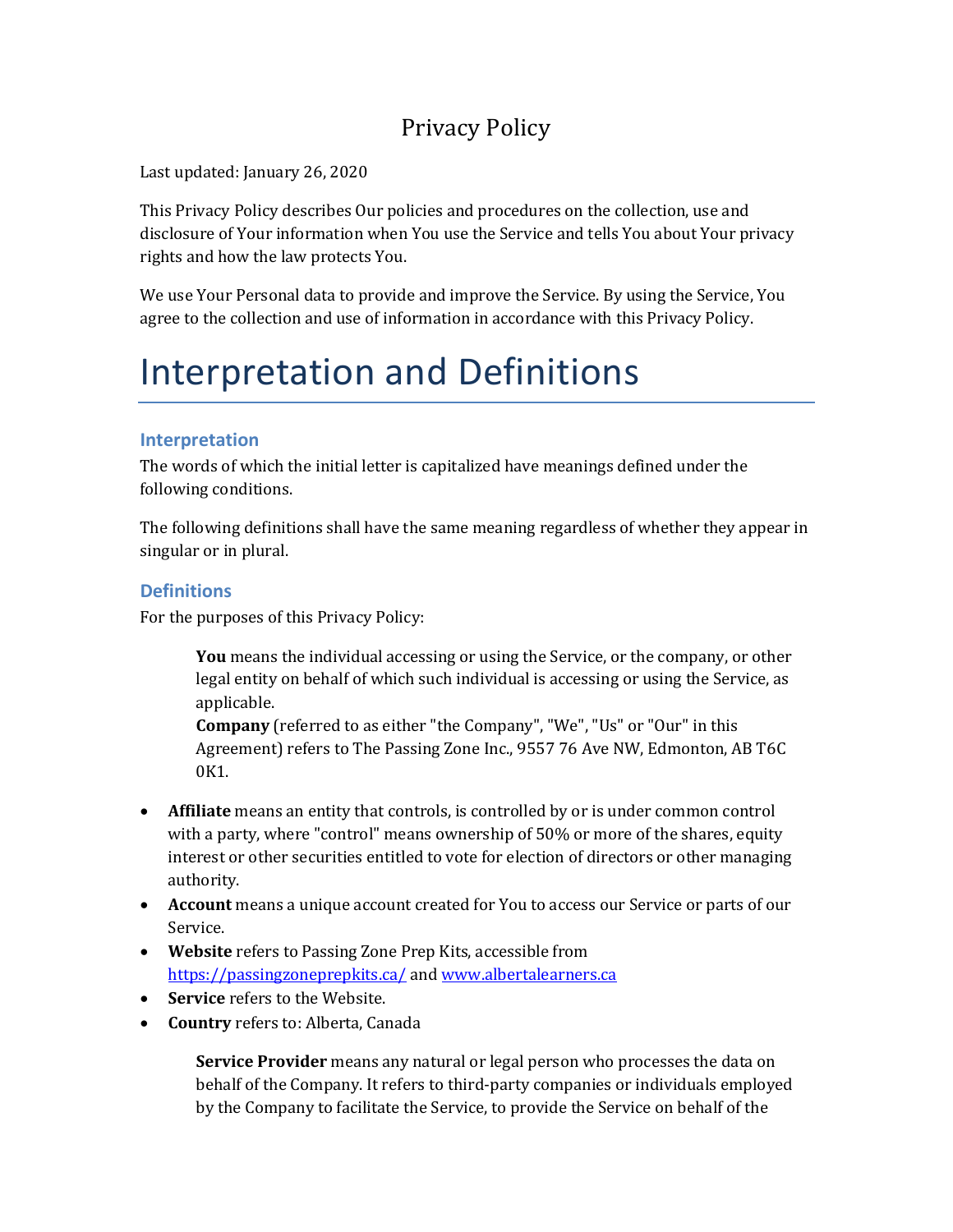Company, to perform services related to the Service or to assist the Company in analyzing how the Service is used.

- **Third-party Social Media Service** refers to any website or any social network website through which a User can log in or create an account to use the Service.
- **Facebook Fan Page** is a public profile named specifically created by the Company on the Facebook social network, accessible from

**Personal Data** is any information that relates to an identified or identifiable individual.

- **Cookies** are small files that are placed on Your computer, mobile device or any other device by a website, containing the details of Your browsing history on that website among its many uses.
- **Usage Data** refers to data collected automatically, either generated by the use of the Service or from the Service infrastructure itself (for example, the duration of a page visit).

# Collecting and Using Your Personal Data

### **Types of Data Collected**

### **Personal Data**

While using Our Service, We may ask You to provide Us with certain personally identifiable information that can be used to contact or identify You. Personally identifiable information may include, but is not limited to:

- Email address
- First name and last name
- Usage Data

### **Usage Data**

Usage Data is collected automatically when using the Service.

Usage Data may include information such as Your Device's Internet Protocol address (e.g. IP address), browser type, browser version, the pages of our Service that You visit, the time and date of Your visit, the time spent on those pages, unique device identifiers and other diagnostic data.

When You access the Service by or through a mobile device, We may collect certain information automatically, including, but not limited to, the type of mobile device You use, Your mobile device unique ID, the IP address of Your mobile device, Your mobile operating system, the type of mobile Internet browser You use, unique device identifiers and other diagnostic data.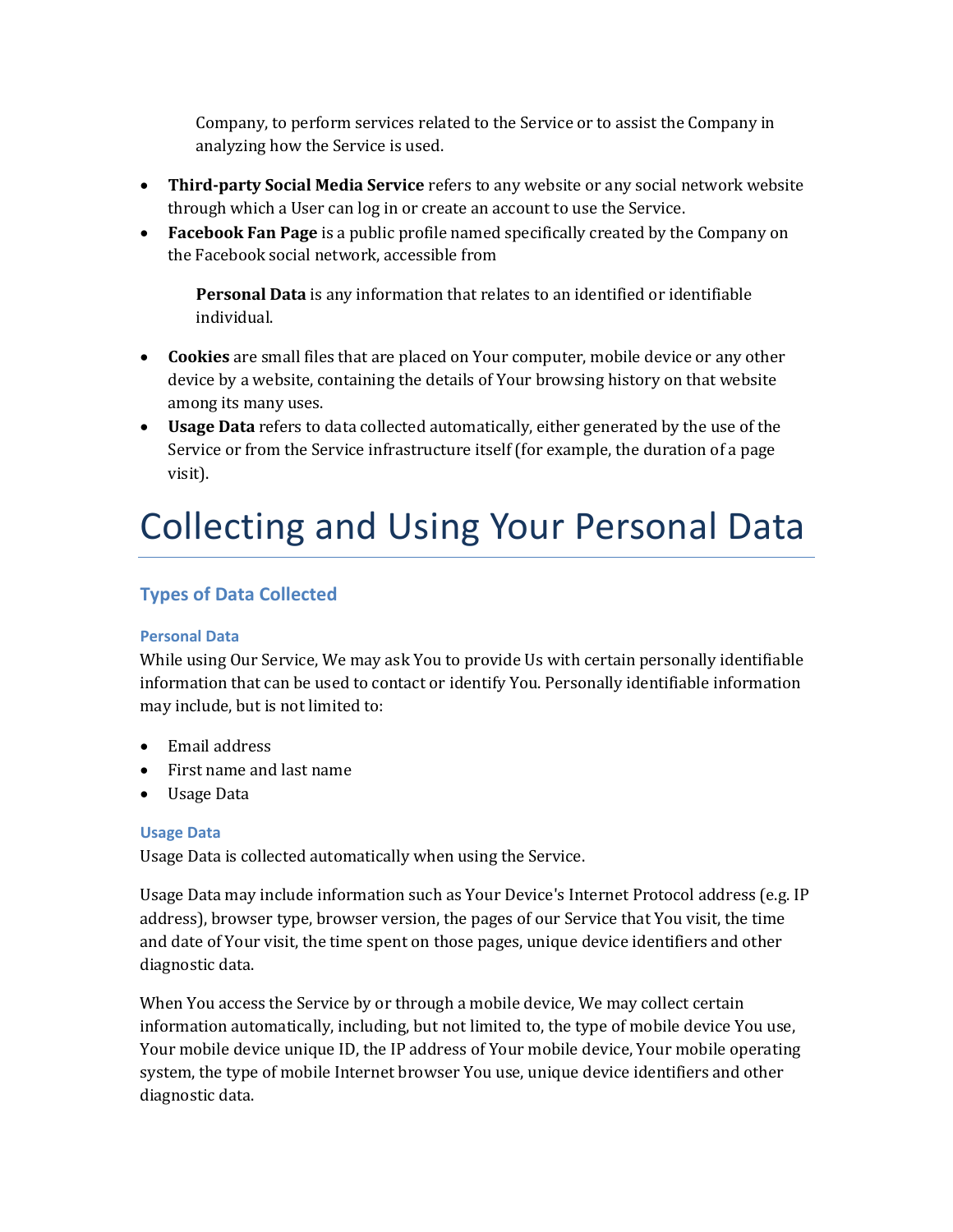We may also collect information that Your browser sends whenever You visit our Service or when You access the Service by or through a mobile device.

#### **Tracking Technologies and Cookies**

We use Cookies and similar tracking technologies to track the activity on Our Service and store certain information. Tracking technologies used are beacons, tags, and scripts to collect and track information and to improve and analyze Our Service.

You can instruct Your browser to refuse all Cookies or to indicate when a Cookie is being sent. However, if You do not accept Cookies, You may not be able to use some parts of our Service.

Cookies can be "Persistent" or "Session" Cookies. Persistent Cookies remain on your personal computer or mobile device when You go offline, while Session Cookies are deleted as soon as You close your web browser.

We use both session and persistent Cookies for the purposes set out below:

#### **Necessary / Essential Cookies**

Type: Session Cookies

Administered by: Us

Purpose: These Cookies are essential to provide You with services available through the Website and to enable You to use some of its features. They help to authenticate users and prevent fraudulent use of user accounts. Without these Cookies, the services that You have asked for cannot be provided, and We only use these Cookies to provide You with those services.

#### **Cookies Policy / Notice Acceptance Cookies**

Type: Persistent Cookies

Administered by: Us

Purpose: These Cookies identify if users have accepted the use of cookies on the Website.

#### **Functionality Cookies**

Type: Persistent Cookies

Administered by: Us

Purpose: These Cookies allow us to remember choices You make when You use the Website, such as remembering your login details or language preference. The purpose of these Cookies is to provide You with a more personal experience and to avoid You having to re-enter your preferences every time You use the Website.

For more information about the cookies we use and your choices regarding cookies, please visit our Cookies Policy.

### **Use of Your Personal Data**

The Company may use Personal Data for the following purposes:

• **To provide and maintain our Service**, including to monitor the usage of our Service.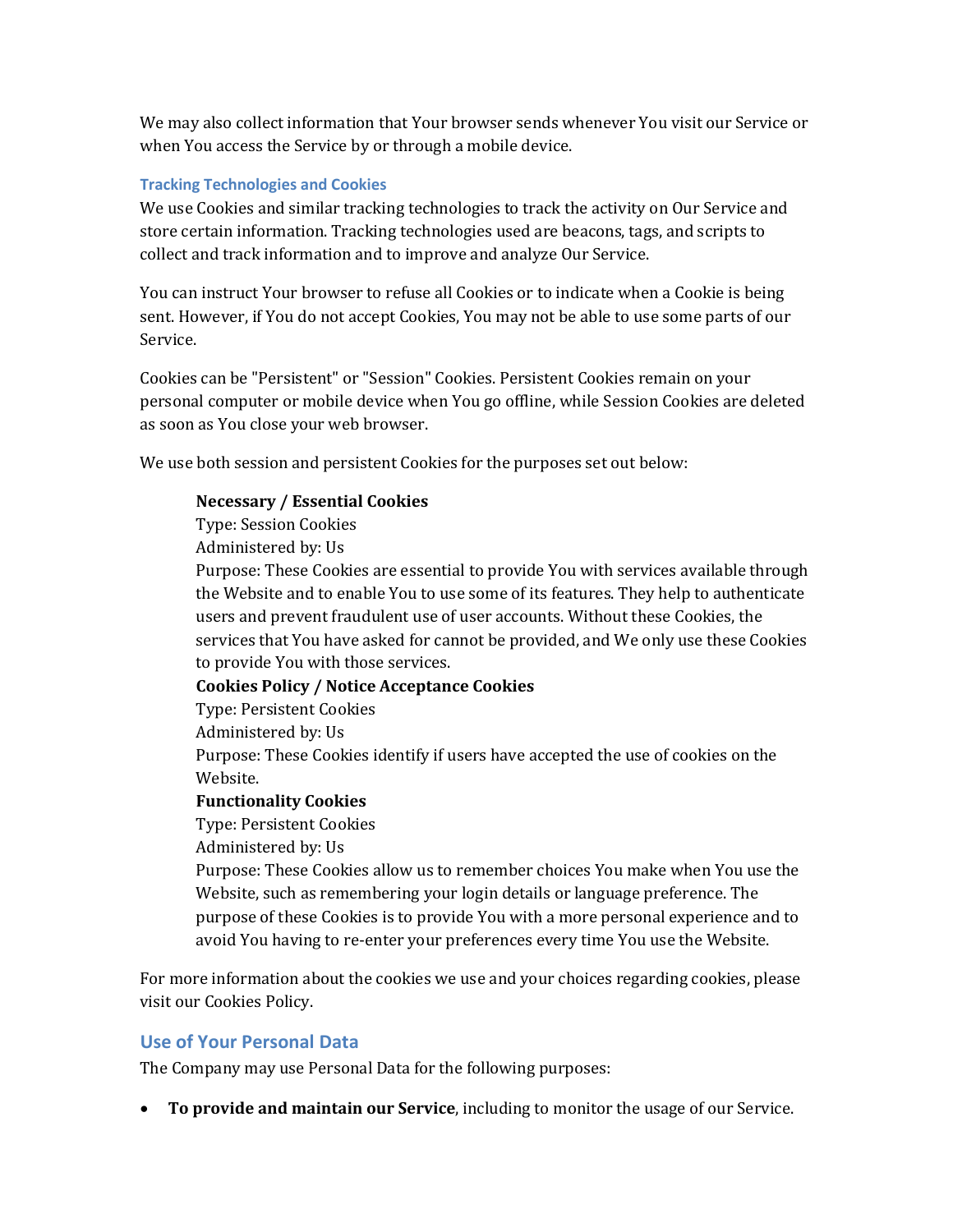- **To manage Your Account:** to manage Your registration as a user of the Service.
- **To contact You:** To contact You for for push notifications regarding updates or informative communications related to the functionalities, products or contracted services, including the security updates, when necessary or reasonable for their implementation.
- **To manage Your requests:** To attend and manage Your requests to Us.

We may share your personal information in the following situations:

- **With Service Providers:** We may share Your personal information with Service Providers to monitor and analyze the use of our Service, and to help support and maintain Our Service.
- **With other users:** when You share personal information or otherwise interact in the public areas with other users, such information may be viewed by all users and may be publicly distributed outside. If You interact with other users or register through a Third-Party Social Media Service, Your contacts on the Third-Party Social Media Service may see You name, profile, pictures and description of Your activity. Similarly, other users will be able to view descriptions of Your activity, communicate with You and view Your profile.

### **Retention of Your Personal Data**

The Company will retain Your Personal Data only for as long as is necessary for the purposes set out in this Privacy Policy. We will retain and use Your Personal Data to the extent necessary to comply with our legal obligations (for example, if we are required to retain your data to comply with applicable laws), resolve disputes, and enforce our legal agreements and policies.

The Company will also retain Usage Data for internal analysis purposes. Usage Data is generally retained for a shorter period of time, except when this data is used to strengthen the security or to improve the functionality of Our Service, or We are legally obligated to retain this data for longer time periods.

### **Transfer of Your Personal Data**

Your information, including Personal Data, is processed at the Company's operating offices and in any other places where the parties involved in the processing are located. It means that this information may be transferred to — and maintained on — computers located outside of Your state, province, country or other governmental jurisdiction where the data protection laws may differ than those from Your jurisdiction.

Your consent to this Privacy Policy followed by Your submission of such information represents Your agreement to that transfer.

The Company will take all steps reasonably necessary to ensure that Your data is treated securely and in accordance with this Privacy Policy and no transfer of Your Personal Data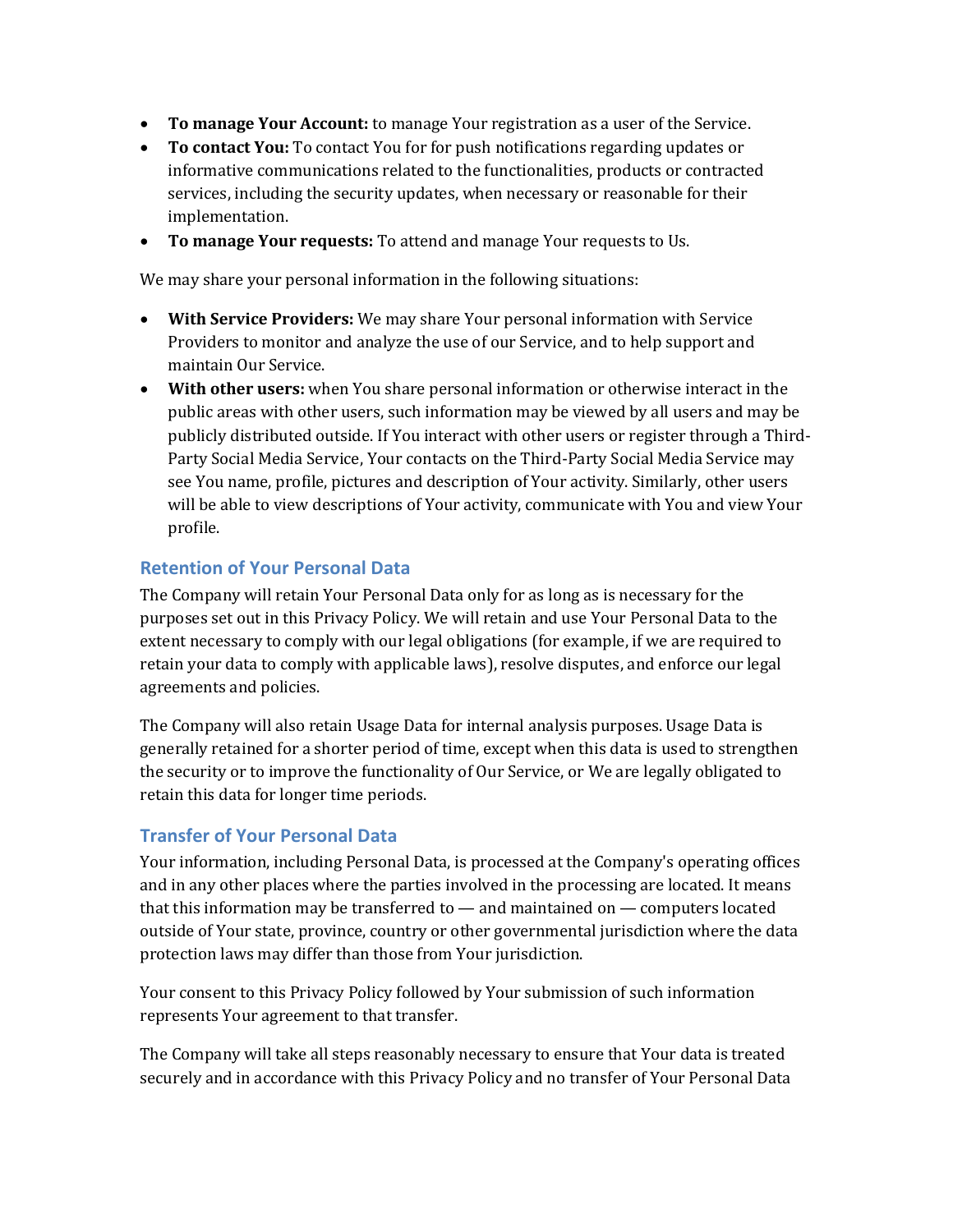will take place to an organization or a country unless there are adequate controls in place including the security of Your data and other personal information.

### **Disclosure of Your Personal Data**

#### **Law enforcement**

Under certain circumstances, the Company may be required to disclose Your Personal Data if required to do so by law or in response to valid requests by public authorities (e.g. a court or a government agency).

#### **Other legal requirements**

The Company may disclose Your Personal Data in the good faith belief that such action is necessary to:

- Comply with a legal obligation
- Protect and defend the rights or property of the Company
- Prevent or investigate possible wrongdoing in connection with the Service
- Protect the personal safety of Users of the Service or the public
- Protect against legal liability

### **Security of Your Personal Data**

The security of Your Personal Data is important to Us, but remember that no method of transmission over the Internet, or method of electronic storage is 100% secure. While We strive to use commercially acceptable means to protect Your Personal Data, We cannot guarantee its absolute security.

# Children's Privacy

Our Service does not address anyone under the age of 13. We do not knowingly collect personally identifiable information from anyone under the age of 13. If You are a parent or guardian and You are aware that Your child has provided Us with Personal Data, please contact Us. If We become aware that We have collected Personal Data from anyone under the age of 13 without verification of parental consent, We take steps to remove that information from Our servers.

We also may limit how We collect, use, and store some of the information of Users between 13 and 18 years old. In some cases, this means We will be unable to provide certain functionality of the Service to these users.

If We need to rely on consent as a legal basis for processing Your information and Your country requires consent from a parent, We may require Your parent's consent before We collect and use that information.